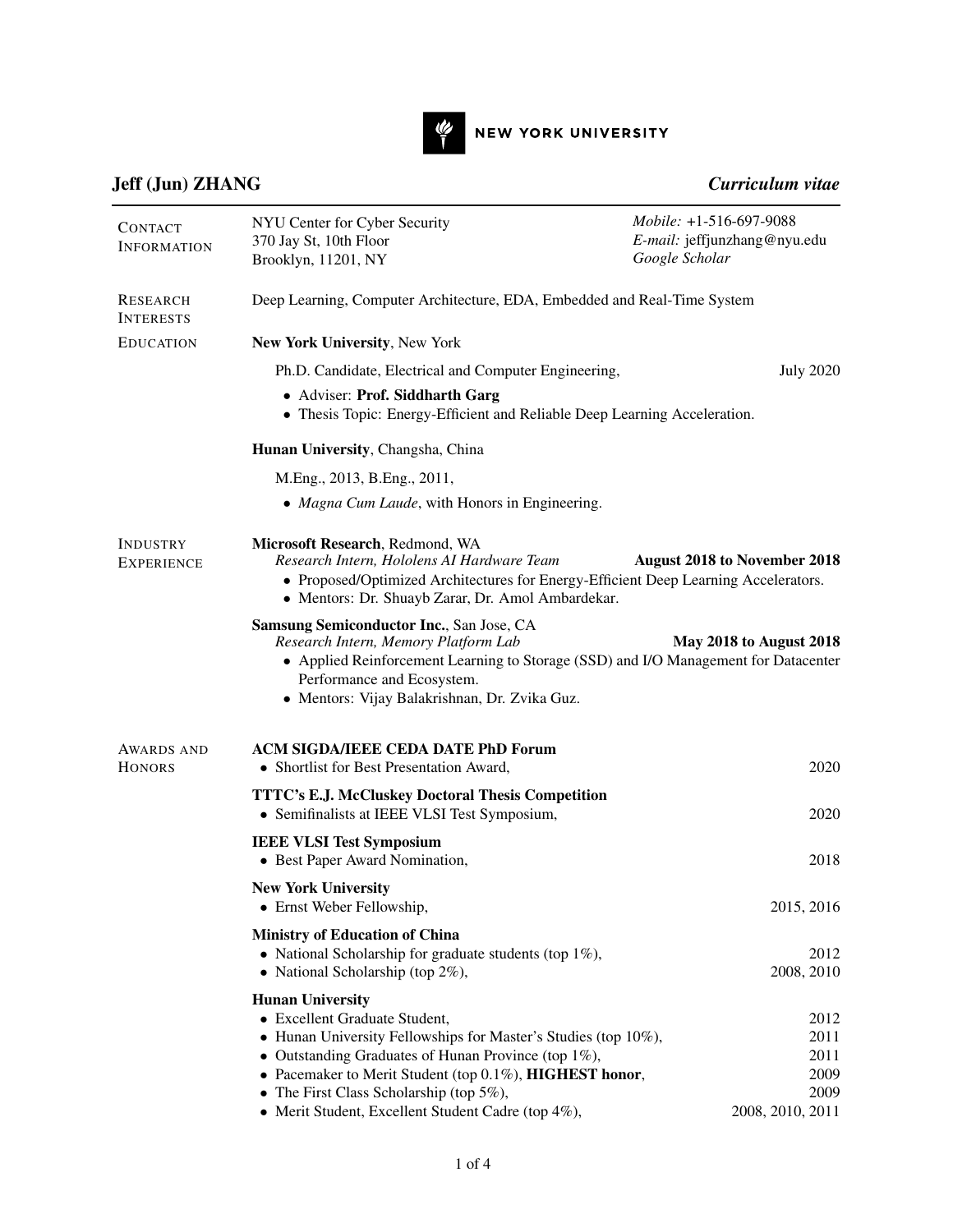| ONGOING<br><b>PROJECTS</b>       | Leveraging model diversity for high QoS deep learning serving in the clouds.<br><b>Collaboration with Microsoft Research</b><br>September 2019 to Now                                                                                                                                                                                                                                                                                                   |  |  |  |
|----------------------------------|---------------------------------------------------------------------------------------------------------------------------------------------------------------------------------------------------------------------------------------------------------------------------------------------------------------------------------------------------------------------------------------------------------------------------------------------------------|--|--|--|
|                                  | Action-perception loops over 5G millimeter wave wireless for cooperative manipulation.<br>Collaboration with OPPO Research, NYU Wireless<br>November 2019 to Now                                                                                                                                                                                                                                                                                        |  |  |  |
| <b>CONFERENCE</b><br>PROCEEDINGS | C.11 Zhang, J., Elnikety, S., Zarar, S., Gupta, A., and Garg, S. Model-Switching: Dealing<br>with Fluctuating Workloads in Machine-Learning-as-a-Service Systems. 12th USENIX<br>Workshop on Hot Topics in Cloud Computing (HotCloud'20). Boston. July., 2020.<br>(Acceptance rate: 22/95=23%)                                                                                                                                                          |  |  |  |
|                                  | C.10 Zhang, J., Raj, P., Zarar, S., Ambardekar, A., and Garg, S. CompAct: On-chip Compres-<br>sion of Activations for Low Power Systolic Array Based CNN Acceleration. ACM Inter-<br>national Conference on Compilers, Architecture, and Synthesis for Embedded Systems<br>(CASES) in conjunction with (ESWEEK 2019). New York. Oct., 2019. (Acceptance<br>rate: $16/75=21\%$<br>Also appears at ACM Transactions on Embedded Computing Systems (TECS). |  |  |  |
|                                  | C.9 Zhang, J., Liu, K., Khalid, F., Hanif, M., Rehman, S., Theocharides, T., Artussi, A.,<br>Shafique, M., and Garg, S. Building Robust Machine Learning Systems: Current Progress,<br>Research Challenges, and Opportunities. ACM/IEEE 56th Design Automation Confer-<br>ence (DAC 2019, Special Session). Las Vegas. Jun., 2019.                                                                                                                      |  |  |  |
|                                  | C.8 Zhang, J., Garg, S. FATE: Fast and Accurate Timing Error Prediction Framework for Low<br>Power DNN Accelerator Design. ACM/IEEE 37th Internation Conference on Computer<br>Aided Design (ICCAD 2018). San Diego. Nov., 2018. (Acceptance rate: 98/396 =<br>24.7%)                                                                                                                                                                                   |  |  |  |
|                                  | C.7 Zhang, J., Rangineni, K., Ghodsi, Z., and Garg, S. ThUnderVolt: Enabling Aggressive<br>Voltage Underscaling and Timing Error Resilience for Energy Efficient Deep Neural<br>Network Accelerators. ACM/IEEE 55th Design Automation Conference (DAC 2018).<br>San Francisco. Jun., 2018. (Acceptance rate: 168/691=24.3%) (Citations: 32)                                                                                                             |  |  |  |
|                                  | C.6 Zhang, J., Gu, T., Basu., K., and Garg, S. Analyzing and Mitigating the Impact of Perma-<br>nent Faults on a Systolic Array Based Neural Network Accelerator. IEEE VLSI Test<br>Symposium (VTS 2018). San Francisco. Apr., 2018. Best Paper Award Nomination<br>(Citations: 20)                                                                                                                                                                     |  |  |  |
|                                  | C.5 Zhang, J., Garg, S. BandiTS: Dynamic Timing Speculation Using Multi-Armed Bandit<br>Based Optimization. ACM/IEEE 20th Design, Automation and Test in Europe (DATE<br>2017). Lausanne, Switzerland. Mar., 2017. (Acceptance rate: 24%)                                                                                                                                                                                                               |  |  |  |
|                                  | C.4 Yasin, A., Zhang, J., Chen, H., Garg, S., Roy, S., and Chakrabory, K. Synergistic Timing<br>Speculation for Multi-threaded Programs. ACM/IEEE 53th Design Automation Con-<br>ference (DAC 2016). Austin. Jun., 2016. (Acceptance rate: 152/876=17%)                                                                                                                                                                                                 |  |  |  |
|                                  | C.3 Cui, X., Zhang, J., Wu, K., and Sha, E. Efficient Feasibility Analysis of DAG Scheduling<br>with Real-Time Constraints in the Presence of Faults. IEEE 19th Asia and South Pacific<br>Design Automation Conference (ASP-DAC 2014). Singapore. Jan., 2014.                                                                                                                                                                                           |  |  |  |
|                                  | C.2 Zhang, J., Sha, E., Zhuge, Q., Yi, J., and Wu, K. Efficient Fault-Tolerant Scheduling on<br>Multiprocessor Systems via Replication and Deallocation. IEEE/IFIP 11th International<br>Conference on Embedded and Ubiquitous Computing (EUC2013). Zhangjiajie, China.<br>Nov., 2013. Distinguished Paper<br>Also appears at International Journal of Embedded Systems (IJES).                                                                         |  |  |  |
|                                  | C.1 Zhang, J., Deng, T., Gao, Q., Zhuge, Q., and Sha, E. Optimizing Data Allocation for Loops<br>on Embedded Systems with Scratch-Pad Memory. IEEE 18th International Conference<br>on Embedded and Real-Time Computing Systems and Applications (RTCSA 2012).<br>Seoul. Aug., 2012.                                                                                                                                                                    |  |  |  |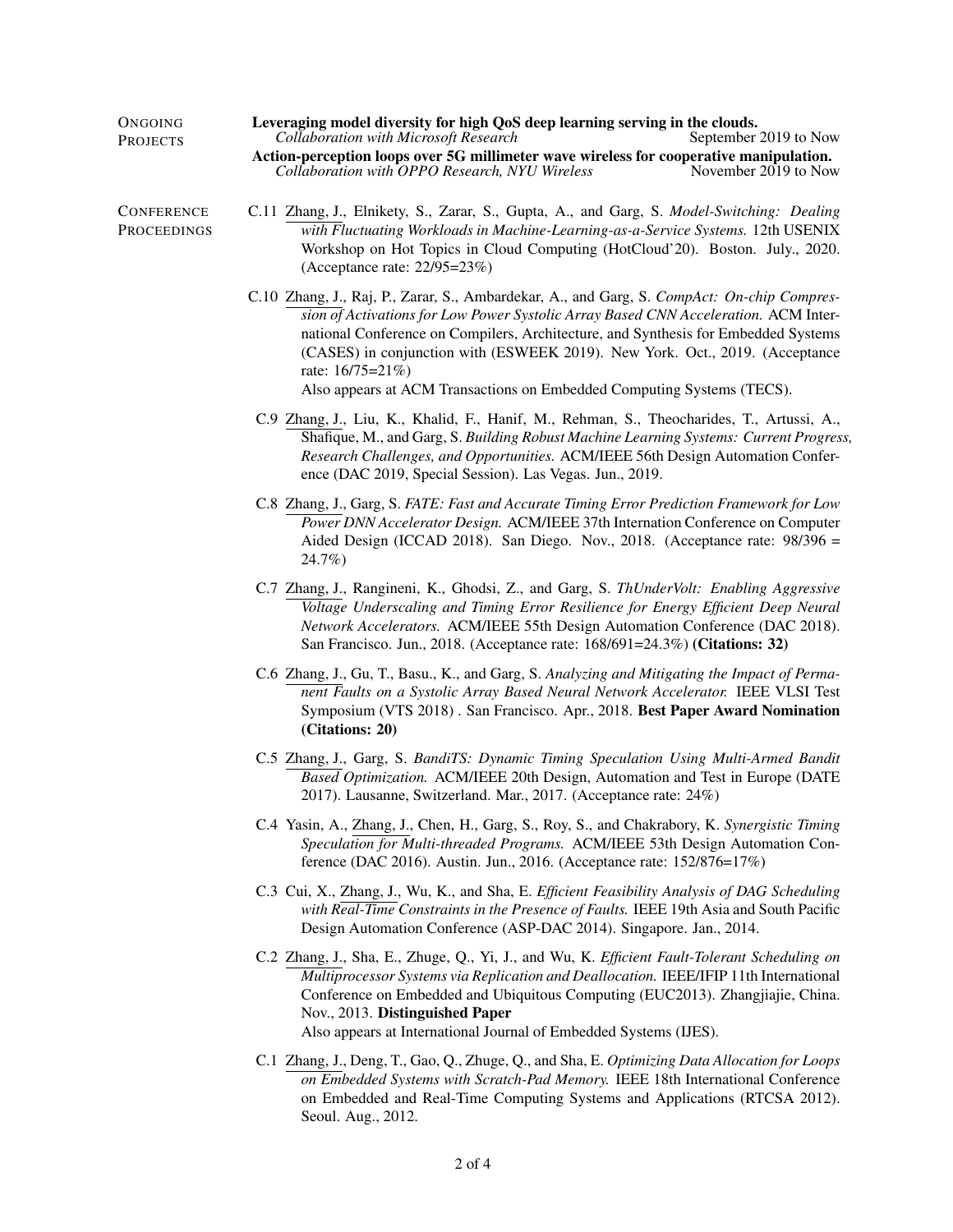| J.9 Zhang, J., Raj, P., Zarar, S., Ambardekar, A., and Garg, S. CompAct: On-chip Com-<br>pression of Activations for Low Power Systolic Array Based CNN Acceleration. ACM<br>Transactions on Embedded Computing Systems (TECS), Special Issue on Papers from<br>ESWeek 2019.                                                       |  |
|------------------------------------------------------------------------------------------------------------------------------------------------------------------------------------------------------------------------------------------------------------------------------------------------------------------------------------|--|
| J.8 Zhang, J., Ghodsi, Z. and Garg, S. Enabling Timing Error Resilience for Low-Power<br>Systolic-Array Based Deep Learning Accelerators. IEEE Design & Test, Special Is-<br>sue on Robust and Resource-Constrained ML. 2019.                                                                                                      |  |
| J.7 Zhang, J., Basu, K. and Garg, S. Fault-Tolerant Systolic Array Based Accelerators for<br>Deep Neural Network Execution. IEEE Design & Test. 2019.                                                                                                                                                                              |  |
| J.6 Cui, X., Zhang, J., Wu, K., Garg, S. and Karri, R. Split Manufacturing Based Register<br>Transfer Level Obfuscation. ACM Journal on Emerging Technologies in Computing.<br>2019.                                                                                                                                               |  |
| J.5 Wang, Y., Li, K., Zhang, J., and Li, K. Energy Optimization for Data Allocation with Hy-<br>brid SRAM+ NVM SPM. IEEE Transactions on Circuits and Systems I: Regular Papers.<br>2017. (Citations: 15)                                                                                                                          |  |
| J.4 Sha, E., Wang, L., Zhuge, Q., Zhang, J., and Liu, J. Power Efficiency for Hardware/software<br>Partitioning with Time and Area Constraints on MPSoCs. International Journal of Par-<br>allel Programming (IJPP). Special Issue on Top Papers from IFIP 10th Network and<br>Parallel Computing. 2015. Springer. (Citations: 26) |  |
| J.3 Peng, S., Ouyang, A., Zhang, J An Adaptive Invasive Weed Optimization Algorithm.<br>International Journal of Pattern Recognition and Artificial Intelligence. 2015.                                                                                                                                                            |  |
| J.2 Zhang, J., Sha, E., Zhuge, Q., Yi, J., and Wu, K. Efficient Fault-Tolerant Scheduling on<br>Multiprocessor Systems via Replication and Deallocation. International Journal of Em-<br>bedded Systems (IJES). Distinguish paper from IEEE 10th Embedded and Ubiquitous<br>Computing. 2014. (Citations: 16)                       |  |
| J.1 Zhang, J., Deng, T., Gao, Q., Zhuge, Q., and Sha, E. Optimizing Data Placement of Loops<br>for Energy Minimization with Multiple Types of Memories. Journal of Signal Process-<br>ing Systems (JSPS). 2013. Springer.                                                                                                          |  |
| P.9 Zhang, J., and Garg, S. Energy Efficient and Reliable Deep Learning Accelerator Design.<br>ACM SIGDA/IEEE CEDA DATE PhD Forum. Grenoble, France. Mar. 9, 2020.<br>TTTC's E.J. McCluskey Doctoral Thesis Competition. San Diego, CA. Apr. 7, 2020.                                                                              |  |
| P.8 Zhang, J., and Garg, S. Leveraging Model Diversity for High QoS Deep Learning Infer-<br>ence in the Clouds. Workshop on Hardware and Algorithms for Learning On-a-Chip<br>(HALO 2019) in conjuction with ICCAD 2019. Westminster, CO. Nov. 7, 2019.                                                                            |  |
| P.7 Zhang, J., Zarar., S., Ambardekar, A., and Garg, S. CompAct TPU: Enabling Compressed<br>Activation Memories for Low-Power DNN Acceleration. Work-in-Progress Session of<br>the ACM/IEEE 56th Design Automation Conference (DAC 2019). Las Vegas. Jun.<br>$2-6, 2019.$                                                          |  |
| P.6 Zhang, J., Garg, S. Energy-Efficient and Fault-Tolerant Hardware Accelerators for Deep<br>Learning. NYU WIRELESS Open House. Brooklyn, NY, USA. Jan. 25, 2019.                                                                                                                                                                 |  |
| P.5 SparseTPU: Exploiting Sparsity for Energy-Efficiency in Systolic Arrays. Microsoft Re-<br>search. Redmond, WA, USA. Nov. 16, 2018.                                                                                                                                                                                             |  |
| P.4 Energy Efficient and Error Resilience Deep Learning Accelerators Design. Microsoft<br>HoloLens Team. Redmond, WA, USA. Aug. 28, 2018.                                                                                                                                                                                          |  |
|                                                                                                                                                                                                                                                                                                                                    |  |